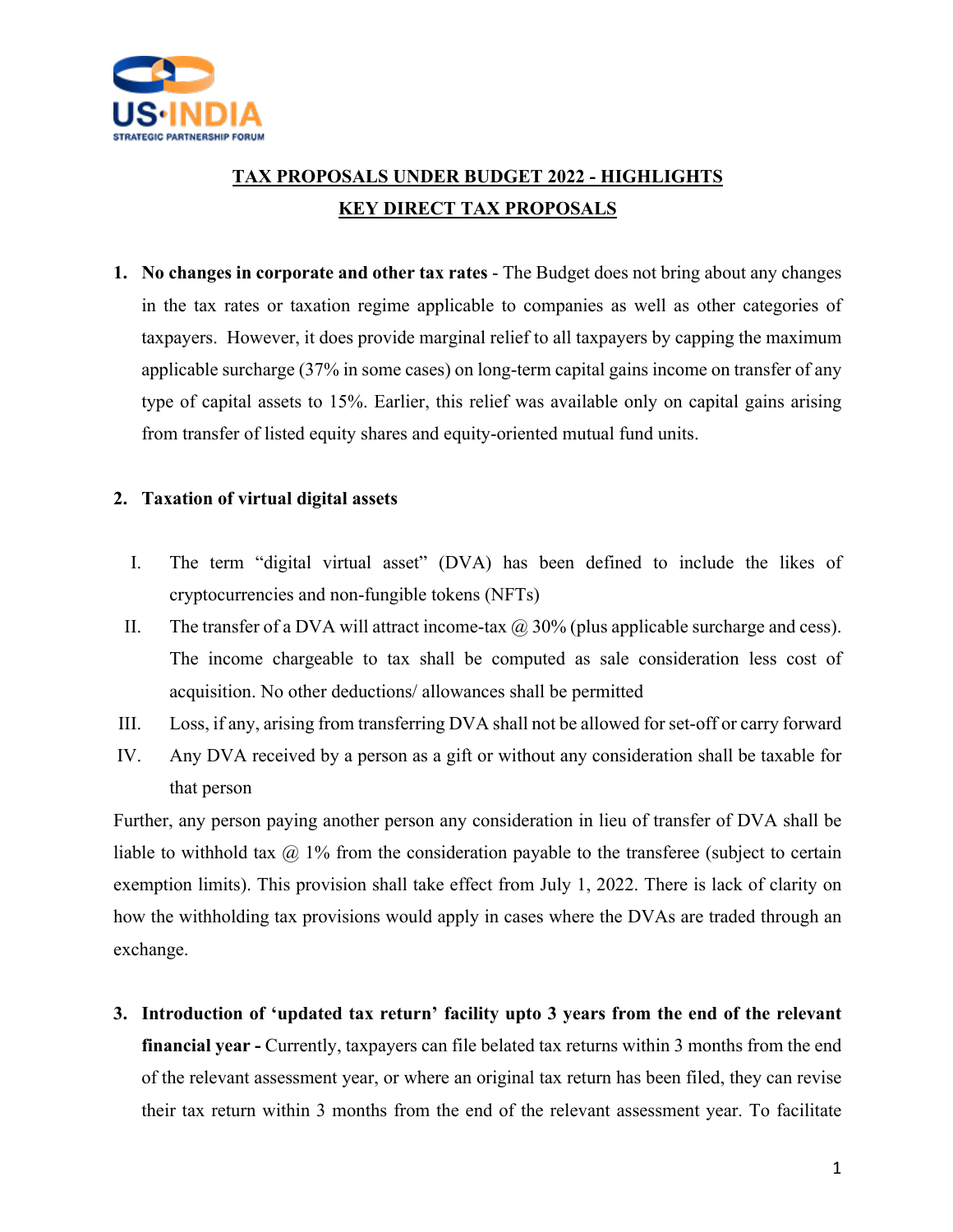

more voluntary compliance from taxpayers, the law now proposes to introduce the concept of an "updated return", which can be filed within 3 years from the end of the relevant financial year, irrespective of whether an original tax return was filed or not. However, an updated return cannot be filed in certain cases such as in search cases or where audit proceedings are initiated, etc.

Further, an updated return must be accompanied with proof of payment of applicable tax and interest along with later return filing fees and **"additional tax"**. Additional tax shall be 25% of the aggregate tax and interest (as per the updated return) if the updated return is filed within 2 years from the end of the financial year, and shall be 50% of the aggregate tax and interest (as per the updated return) if the updated return is filed within 3 years from the end of the financial year. Interest will also be payable on the tax as per the updated return. Relief from prosecution proceedings shall be provided for taxpayers filing updated returns.

# **4. Extension of sunset for start-up related tax holiday and newly incorporated manufacturing companies taxable @ 15%**

- I. Under the existing tax law, eligible start-ups incorporated on or before March 31, 2022 have been provided a tax holiday for any 3 consecutive years out of the first 10 years of operation. It is proposed to extend such cut-off to March 31, 2023.
- II. Currently, manufacturing companies set-up on or before March 31, 2023 are eligible to avail reduced corporate tax rate of 15% (subject to certain conditions). It is proposed to extend such cut-off to March 31, 2024 for eligible new manufacturing companies to avail this benefit of 15% tax rate.
- **5. Tax incentives to units set up in International Financial Services Centre (IFSC)** In addition to the existing incentives available to units set up in IFSC, the following incentives are proposed: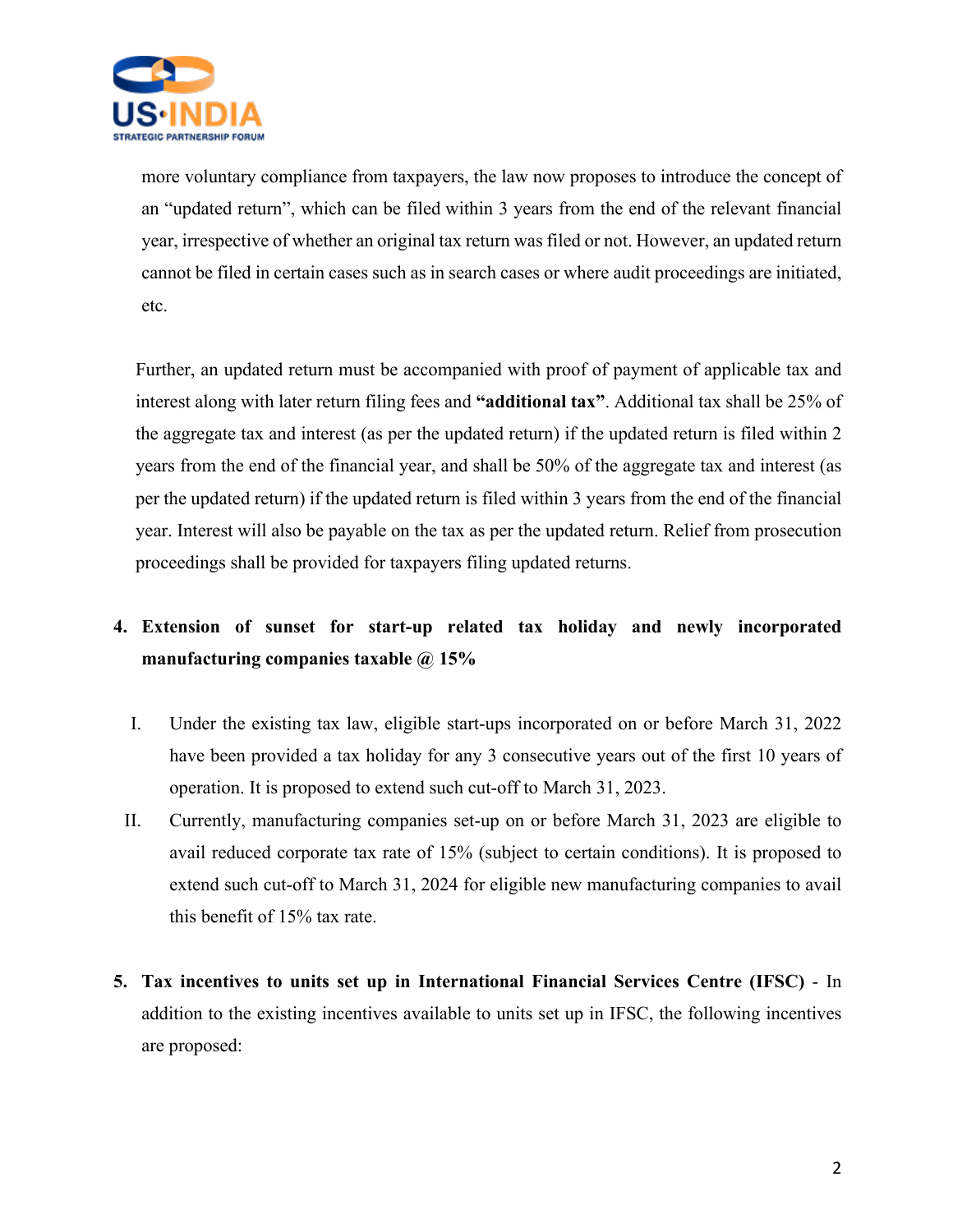

- I. Exemption to income accrued or arisen to or received by a non-resident as a result of transfer of offshore derivative instruments or over-the-counter derivatives (P Notes / TRS etc.) entered into with an Offshore Banking Unit of an IFSC
- II. Exemption for income received by a non-resident from portfolio of securities or financial products or funds, managed or administered by any portfolio manager on behalf of such non-resident, in an account maintained with an Offshore Banking Unit, in any IFSC to the extent such income accrues or arises outside India i.e. to the extent of income arising from investment in non-Indian securities.
- III. Exemption for income of a non-resident by way of royalty or interest, on account of lease of a ship in a previous year, paid by a unit of an IFSC which has commenced operations on or before March 31, 2024
- IV. In addition to income arising from transfer of aircrafts, income arising from the transfer of ships, which was leased by a unit of the IFSC to any person shall also be eligible for deduction under section 80LA of the Income-tax Act, 1961 (Act) subject to the condition that the unit has commenced operation on or before the March 31, 2024.

#### **6. Other changes**

- a) **Allowability of tax deduction for education cess**: Over the past year, there has been significant debate on the allowability of deduction as business expenditure for education cess paid by a taxpayer, with multiple contradictory court rulings. This controversary has now been put to rest, and it is now clarified by way of an amendment that education cess (like income-tax and surcharge) shall not be allowed as an allowable deduction while computing business income. Further, it has been clarified that this was always the intention of the law, and accordingly, this amendment shall be effective retrospectively from April 1, 2005 onwards.
- b) **Restriction on tax authorities to appeal against taxpayers** To reduce litigation, it is proposed that in case any taxpayer has received a favorable order from the Commissioner Appeals or Income-tax Appellate Tribunal (ITAT), and such order pertains to a question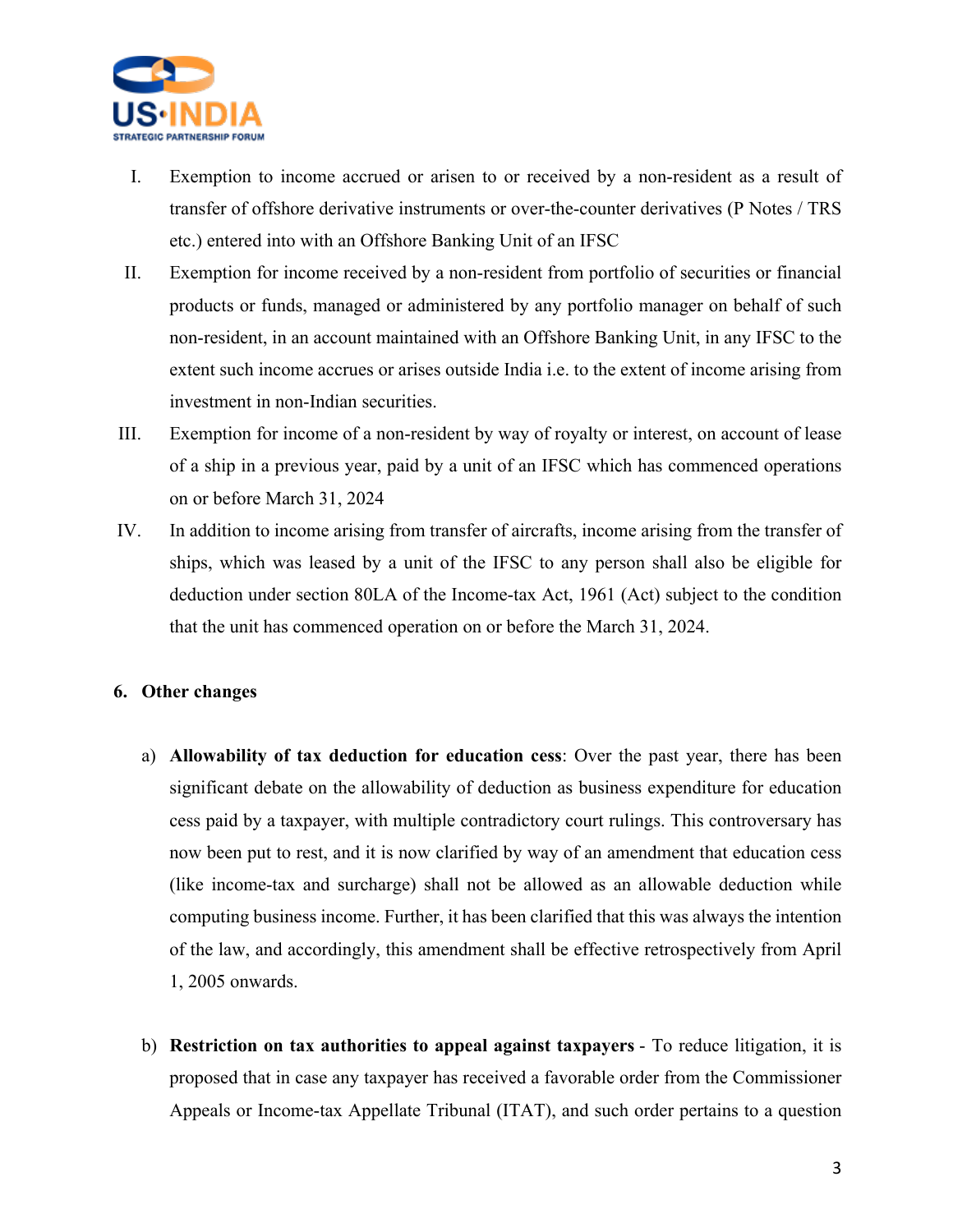

of law, which is identical to a question of law pertaining to the same taxpayer in another assessment or to any other taxpayer, which is pending adjudication before a jurisdictional ITAT, jurisdictional High Court or the Supreme Court, the tax department shall not file an appeal for such question of law until the matter is adjudicated by the relevant ITAT, High Court or Supreme Court subject to consent received from the taxpayer. In case the verdict of the ITAT, High Court or Supreme Court is against the findings of the Commissioner Appeals or ITAT, the tax department may file an appeal to pursue the same.

- c) **Expenditure in relation to exempt income** Currently, expenses incurred by a taxpayer, which pertain to earning exempt income are not allowable as deduction while computing taxable income. In this regard, there was an ongoing controversy on whether any expenditure pertaining to exempt income can be disallowed if the taxpayer has not earned any exempt income in the relevant assessment year. Multiple courts have adjudicated this matter with different conclusions. To put this debate to rest, the law is now proposed to be amended to include that irrespective of whether the taxpayer has actually earned exempt income in the relevant year, any expense incurred for the purpose of the earning exempt income shall be disallowed.
- d) **Withholding tax on non-cash benefit or perquisite of a business or profession** It is proposed to insert a new provision wherein a person responsible for providing to a resident, any benefit or perquisite exceeding USD 265, whether convertible into money or not, arising from carrying out of a business or exercising of a profession by such resident shall ensure that tax has been deducted in respect of such benefit or perquisite at the rate of 10% of the value or aggregate of value of such benefit or perquisite, before providing the same to such resident. The inclusion of the above shall be effective from July 1, 2022.
- e) **Disallowance of certain expenses** Expenses incurred pursuant to an offence under a law in India or outside India, to provide any benefit in violation of any law or rule or to compound an offence under any law will not be allowed as a deductible expense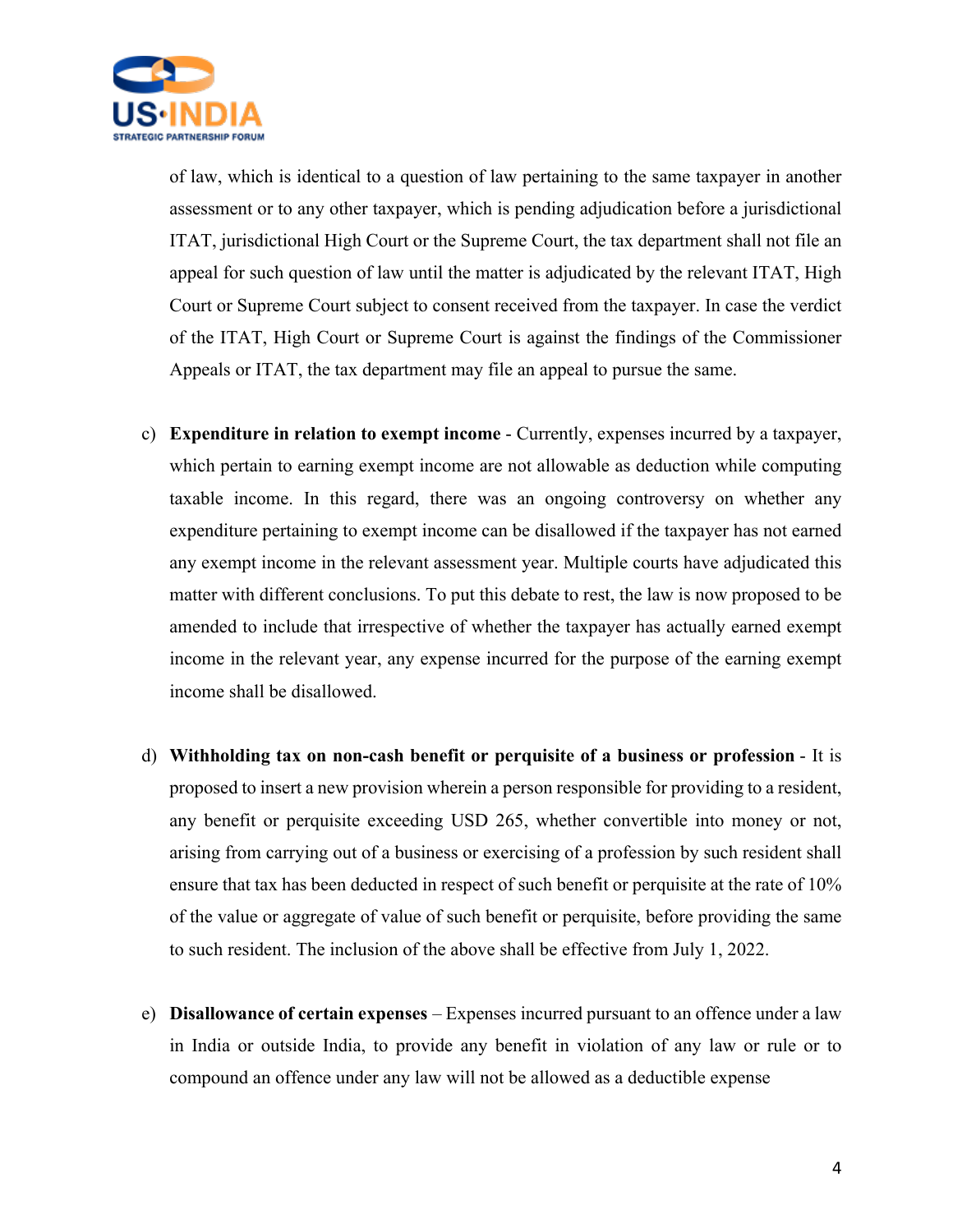

- f) **Interest expenses** It is clarified that interest on borrowings, which is subsequently converted to debentures or any other instrument, shall not be construed as payment of such interest and deduction shall not be allowed on such conversion.
- g) **COVID-19** Amendments have been made to various tax provisions to state that any sums received by a person (from another person or employer) for meeting the actual costs of treatment of self or family member for COVID-19 shall not be taxable. Further, where any family member of a deceased person (where the cause of death is COVID-19) receives any sum from the employer of the deceased person or any from any other person, within 12 months of date of death, such sum shall not be taxable in the hands of the recipient (subject to a limit of  $\sim$  USD 13,350). These amendments are in line with the Finance Ministry's press release from June 2021.
- h) **Bonus and dividend stripping** It is proposed to include units of Infrastructure Investment Trust (InvIT) or Real Estate Investment Trust (REIT) or Alternative Investment Funds (AIFs) within the definition of "units" to which the provisions of bonus stripping and dividend stripping apply. Further, it is also proposed to include 'securities' within the provisions dealing with bonus stripping as a result of which bonus stripping rules will apply to equity shares as well.
- i) **Tax administration** Amendments have been proposed to further streamline procedural aspects relating to faceless audits as well as re-audit related provisions

The above proposed amendments will become enacted law once approved by both the houses of the Parliament and signed by the President of India. This is expected in the next few weeks.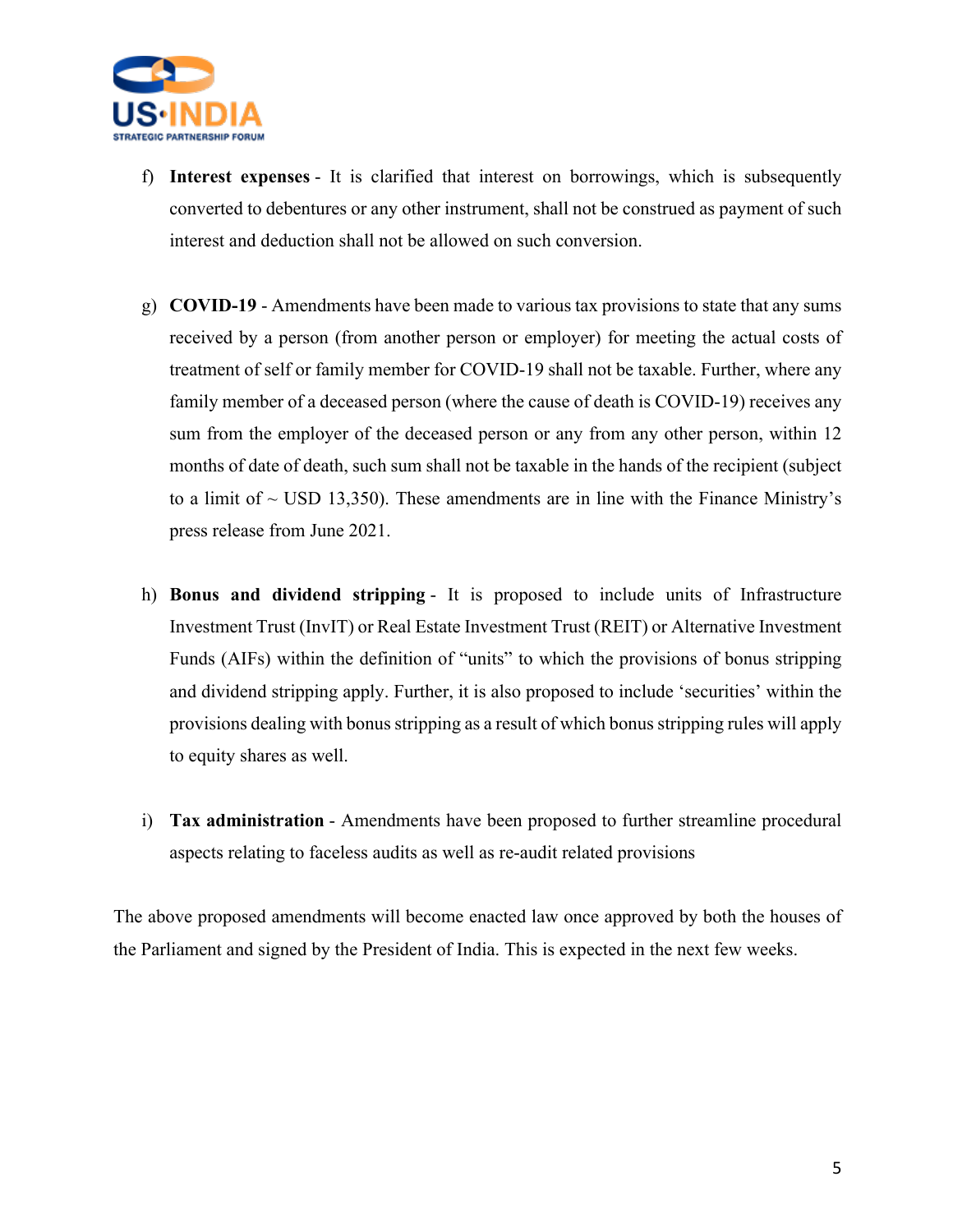

# **KEY INDIRECT TAX PROPOSALS**

#### **1. GST Update**

- a. Input tax credit related changes
	- As announced by the Council, Section 50(3) is being retrospectively amended to provide for interest recovery only in cases where input tax credit has been wrongly **availed and utilized**. Rate of interest to be capped at 18%. With the above amendment, it put rest to the long pending dispute on applicability of interest on only availment of input tax credit. Also, importantly the rate of interest has been capped to 18%, wherein at ground level it was a dispute and tax authorities were demanding 24%.
	- Credit availment timeline of September of next financial year is being extended to 30 November of next financial year, thereby giving an additional time of two months for credit availment in relation to invoices of a particular financial year. Similar amendment to Section 34(2) to allow credit notes to be raised till 30 November of next financial year. With the above, taxpayers would now be eligible to claim input tax credit upto November 30 of the next financial year. This amendment provides an additional two months' time to reconcile and avail the credits.
	- As on date, Section 16(2) provides for credit to be availed provided tax has been remitted by the supplier. Now, Section 41 of the CGST Act is being substituted to provide for credit reversal along with interest where the supplier has not remitted the output tax. Reavailment would be allowed on payment of tax by supplier.
	- A new clause (ba) to Section 16(2) of the CGST Act is being inserted to provide that input tax credit with respect to a supply can be availed only if such credit has not been restricted in the details communicated to the taxpayer under section 38. Effectively, the credit should not be appearing as ineligible credit in GSTR-2B. With this amendment, input tax credit should be appearing in 2B to be eligible for the credit.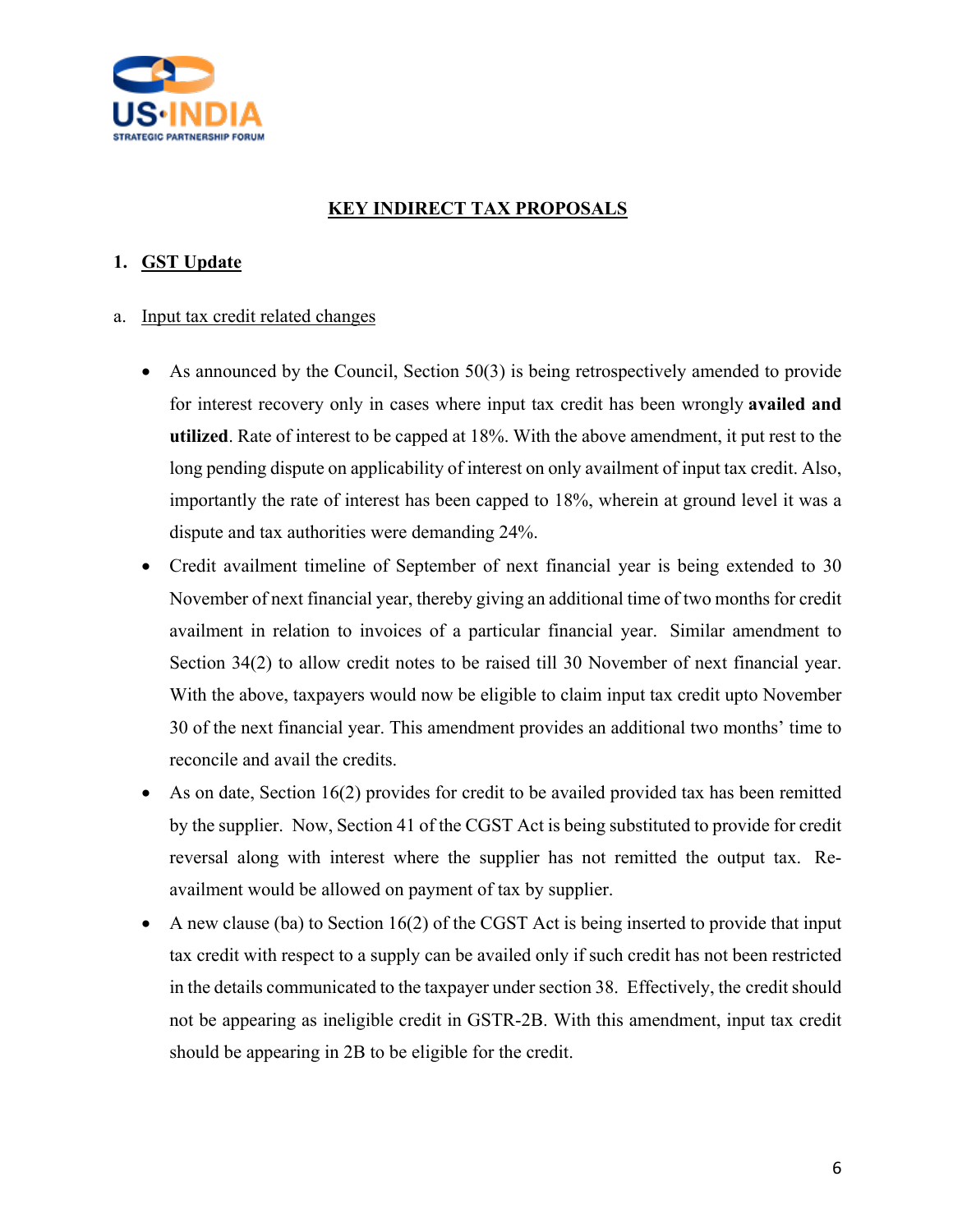

- Section 41 of the CGST Act is being substituted so as to do away with the concept of "claim" of eligible input tax credit on a "provisional" basis and to provide for availment of self-assessed input tax credit subject to such conditions and restrictions as may be prescribed. This is aligned to the changes in GST returns where credit has to be availed basis matching with GSTR-2B on a one to one basis.
- With the amendments made to Section 16 and substitution of Section 38, the two-way communication process in return filing has also now been done away with. To this extent, sections 42, 43 and 43A of the CGST Act are also being omitted. Effectively, GSTR-2 and 3 are removed from the GST legislation.
- Section 49 is being amended to provide for (a) restriction in utilizing balance in credit ledger; and (b) maximum liability that can be discharged through credit ledger. This would be aligned to the current rule requiring 1% tax payment in cash in specific scenarios.
- b. Cancellation of registration for the following taxpayers
	- Composite dealers who have not furnished the return for a financial year beyond (3) months from the due date of furnishing of the said return.
	- For other than composite dealers, please note that the earlier provided lapse of filing returns for a continuous 6 month period has been replaced with "for such continuous tax period as maybe prescribed"

#### c. GST returns

- Extended time up-to (30th) of November of the following financial year, for rectification of errors in the return furnished under section 37 and 39;
- A registered person shall not be allowed to furnish the details of outward supplies (GSTR-1), if the details of outward supplies for any of the previous tax periods has not been furnished by him. This is aligned to the GST rules.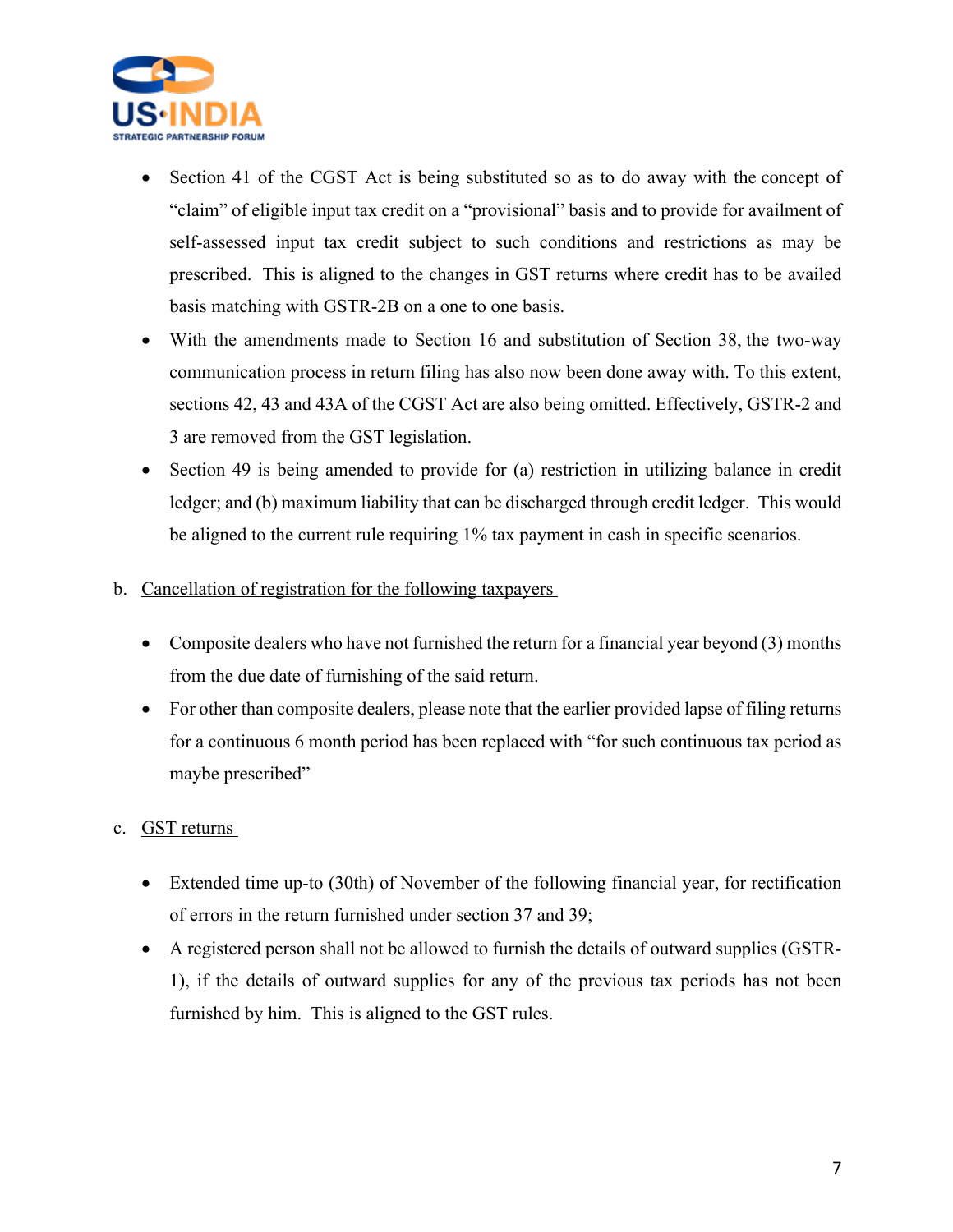

- Section 39 of the CGST Act is being amended so as to provide that the non-resident taxable person shall furnish the return for a month by 13thday of the following month;
- Section 39 of CGST Act is being amended to link filing of GSTR-3B with GSTR-1 by making filing of GSTR-1 as pre-condition.

#### d. Electronic cash ledger

- Allow transfer of amount available in electronic cash ledger under the CGST Act of a registered person to the electronic cash ledger under the said Act or the IGST Act of a distinct person. This is aligned to the announcement of the GST council. With this amendment, Taxpayer would be able to transfer cash balance available in one state to another state.
- e. Refund
	- Section 54(1) is being amended to provide for refund of any balance in cash ledger. This should put an end to the dispute around TCS and TDS refund from cash ledger. With this amendment, taxpayer would now be able to filed refund claim of TDS and TCS credits available in cash ledger. The time limit for claiming refund of tax paid on inward supplies of goods or services or both (made by specified agencies notified by the Government on the recommendation of the Council) **shall be two years from the last day of the quarter** in which the said supply was received.
	- **Relevant date** for filing refund claim of input tax credit **now includes supplies made to a Special Economic Zone developer or a Special Economic Zone unit**. Relevant date would be the due date of filing of return in GSTR-3B for the period in which supplies is made.
- f. Late fee Amendment to provide for levy of late fee for delayed filing of GSTR-8 *(i.e. TCS return)*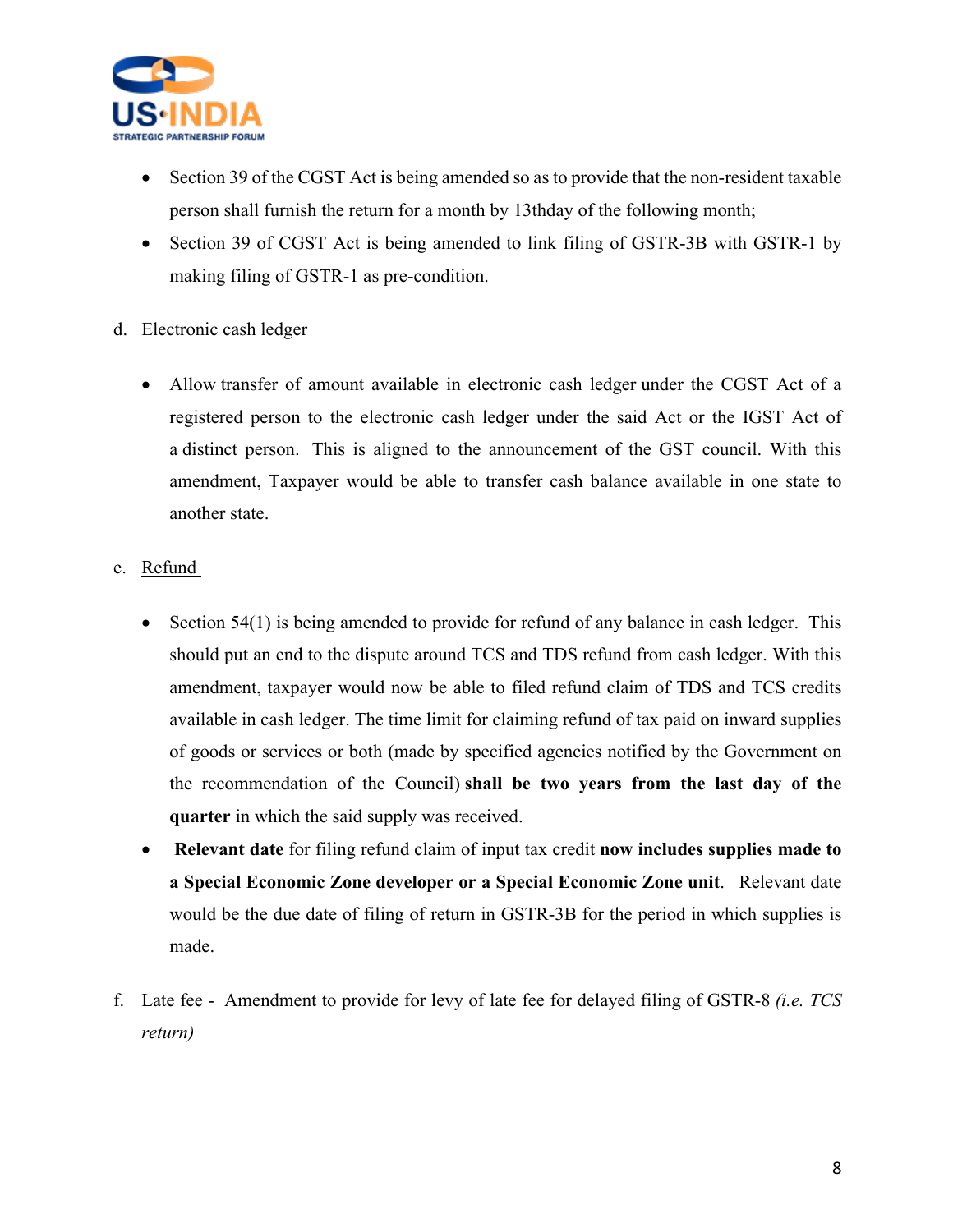

# **2. Customs updates**

#### a. Key Legislative Changes

- The definition of the proper officer has been amended to include the Officers of DRI, Audit and Preventive Formation in the class of officers of Customs to perform various functions under the Customs Act and the rules made thereunder. Also, clause 96 of the Finance Bill, 2022 intends to validate actions taken under the Customs Act, 1962. Effectively, this would nullify the ruling of the Supreme Court in case of Canon India which held that DRI officers are not proper officers under the Customs Act, 1962.
- Explicit provision has been made to delineate jurisdiction on cases involving short levy/payment of duty or erroneous refund and to provide concurrent exercise of powers;
- Procedures with respect to the Advance Ruling has been rationalised allowing applicant to withdraw the application till ruling is issued. The Advance ruling to be valid for three years or till there is a change in law or facts on the basis of which the advance ruling has been pronounced, whichever is earlier.
- Section 135AA is being inserted to make unauthorised publication of import or export data, an offence punishable with imprisonment for a term of six months or with fine which may extend to fifty thousand rupees, or both.
- Section 14 of the Customs Act is being amended so as to empower the Central Government to make rules enabling the CBIC to specify the **additional obligations of the importer in respect of a class of imported goods, whose value is not being declared correctly**, the criteria of selection of such goods, and the checks, including the circumstances and manner of exercise of such checks, in respect of such goods.